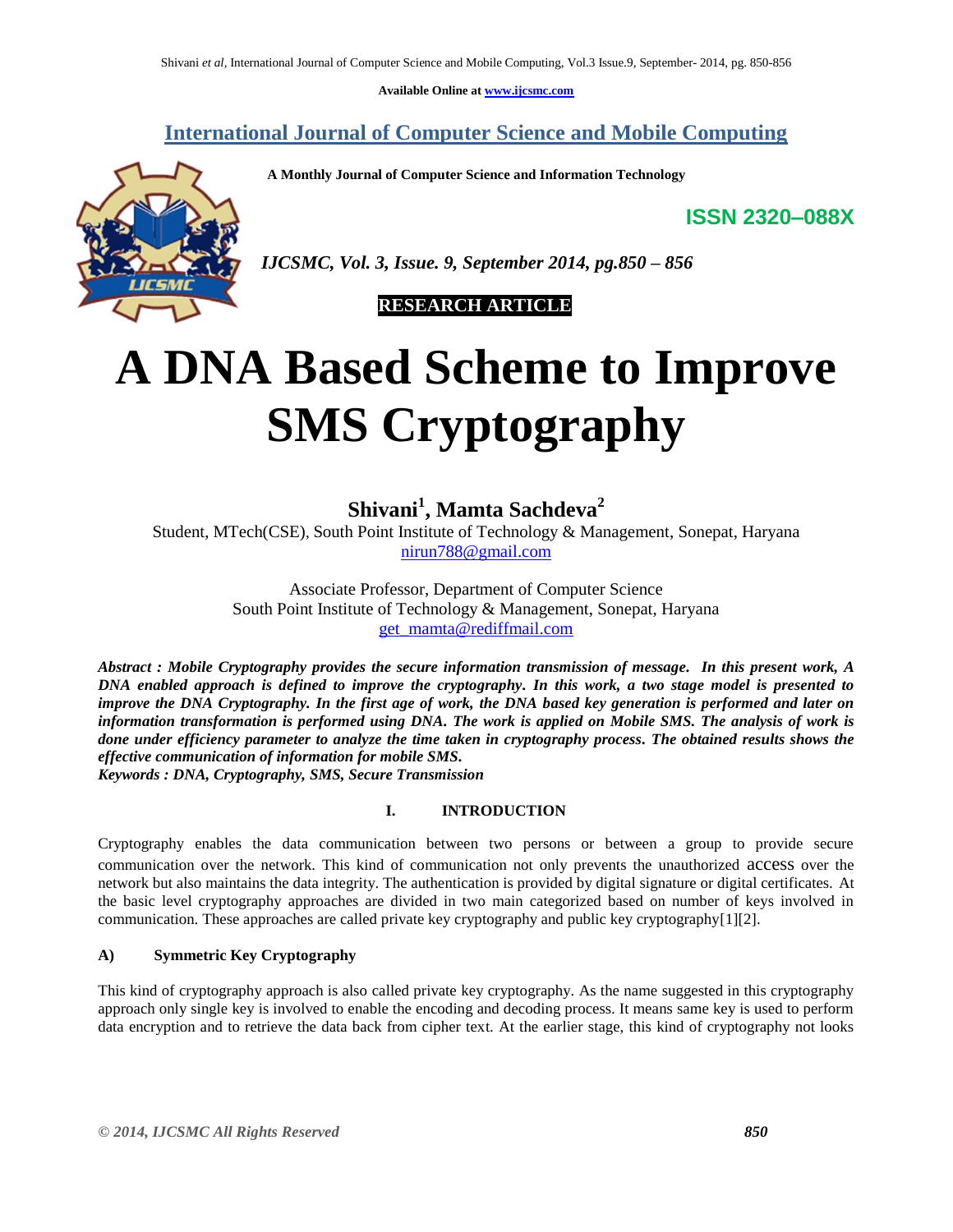stronger as the complete security depends on single key. But there are number of cryptography algorithms comes under symmetric key cryptography that increases the data integrity by using the larger key size and number of encoding level in the algorithmic approach. This is the most traditional type of cryptography, in which the key information is common for both sender and receiver. In such system, the sharing mechanism of key requires some effective approach. Single key is here defined to perform data encoding and decoding. This single key is able to provide the reliable communication over the network[3][4][5]. The cryptographic mechanism supported by this approach is shown in figure 1



Figure 1 : Symmetric Key Cryptography

As figure shows, the sender is having the raw information to transfer over the network. This raw information can be available in different media types. These media types can be textual information, image, videos etc. To perform the cryptography, the approach requires some algorithm called encryptor and the key. This key is symmetric key shared between the sender as the receiver. As the cryptography algorithm is applied, the information is encoded to the cipher data form or called encoded information. Now this encoded information is transferred over the network. As the receiver receives the information it is in encoded form. Now the decryptor is applied here to get the actual information back. The decryptor uses the decoding algorithm and the same symmetric key to get the information data back. The security of these kind of algorithm depends on three main vectors called cryptography algorithm, key size and way to share the key. There are number of symmetric key cryptography algorithms such as DES (Digital Encryption Standard), Triple DES, AES (Advanced Encryption Standard) etc[6][7][8]. This algorithm provides the high level information security.

#### **B) DNA Sequencing**

DNA itself defines the instruction code for genetic and by using it the protein structure of any living thing can be constructed or recomposed. Each DNA sequence ia based on four different bases called Adenine (A), cytosine (C), guanine (G) and Thymine (T). DNA sequence study is helpful to do the structural change or property change or behavior change for a particular living thing. To identify the characteristic match or to identify the similarity between two living things in terms of characteristics or the functionality or behavior, it is required to analyze them respective to their DNA sequence. Each DNA sequence is defined as the large information group that contains all kind of information about the living things. Such as if we take the example of wheat, it contains the information about the wheat color, smell, quality etc. If we have to find a particular quality of wheat among the wheat samples, the DNA sequence match for the particular pattern can be performed. Each pattern in DNA sequence represents the existing or non-existence of some characteristics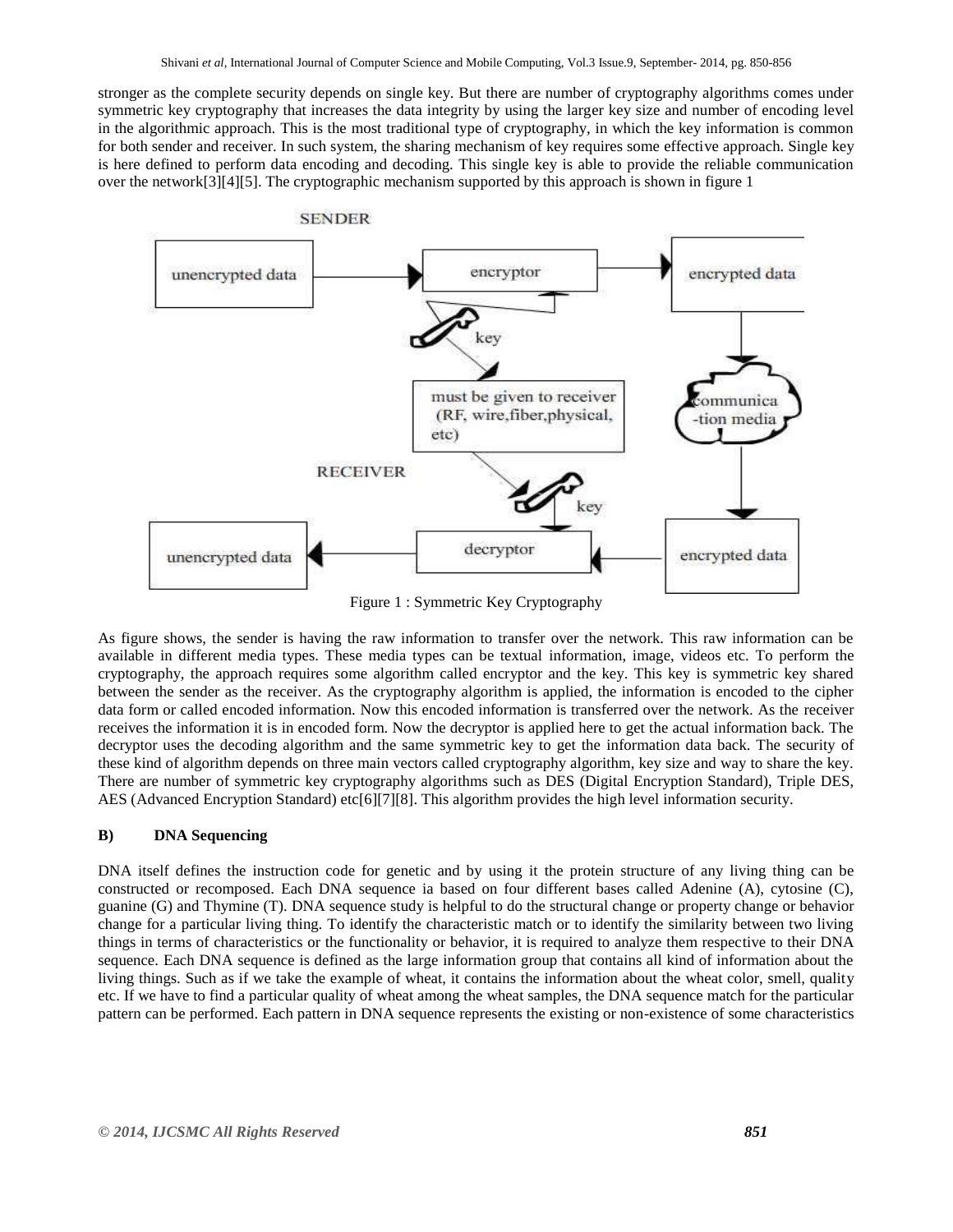or the behavior. But the identification of these patterns over the DNA sequence is a challenging task. In this present work, the main focus is to perform the identification of some of such patterns over the DNA Dataset Group.

In this paper, DNA based Symmetric Key cryptography approach is defined. Here, the symmetric Key is generated using DNA sequencing and DNA component based substitution is applied to perform the cryptography. In this section, the description of cryptographic algorithm is given along with exploration of public and private key cryptography. The section also defined the concept of DNA sequencing. In section II, the work defined by earlier researchers is presented. In section III, the proposed two stage model is defined to perform DNA cryptography using DNA sequence Key. In section IV, the results obtained from the work are presented and discussed. In section V, the conclusion obtained from the work is presented.

#### **II. EXISTING WORK**

Lot of work is already done by different researchers to improve the information security under different media types and under different communication system. Some of the efforts of earlier researchers are discussed in this section.

In year 2012, Ohood S. Althobaiti, discuss the relationship between cryptography and mathematics in the context of Elliptic Curve (EC). Author presents the idea of biometric signature - a new method to combine biometrics with public key infrastructure (PKI), the security can be increased using the ECC in biometric signature creation, because the private and public keys are produced without saving and sending any secret information anywhere[1]. In Year 2012, Seny Kamara defined a work on Symmetric encryption using dynamic searchable technique. The presented approach allow a client to encrypt the data in such way the search can over the data can be performed over it. Author has defined SSE based scheme to satisfy the search condition. The work presented by the author actually extend the inverted index approach in different non-trivial ways and also introduce new technique to design the SSE. Author implemented the presented scheme and conducts the performance evaluation. The presented approach is highly efficient and ready for the deployment[2]. In year 2011, Parisa Kaghazgaran presented a work on the to provide the information security in case of involvement of more than one party in encryption process. Author defined the variant of comparision problem under different input. Author presented the work in real time sitautions where the cryptography is required. Author presented the cryptography at protocol level and provide the comparative analysis on existing and modified secure protocol approach for data encoding. Author enabled the secure transmission over the network [3].

Trisha Chatterjee presented a work on the cryptographic algorithms for symmetric key cryptography. Author provided more secure approaches by modifying the existing symmetric key cryptography appraoches. The modifification is here done at cipher text generation. Author provided the new algorithm to provide the text based encoding at the frequency level analysis. Author enabled the ASCII character encoding to perform the cryptography and to convert the information one form to other. This cryptography approach is based on random key generation[4]. Another work on visual information cryptography using the DH scheme was proposed by Chao-Wen in year 2008. Author presented an improved mechanism based deffie helman approach for visual crypgraphy approach. Author used a shared key mechanism using visual cryptography. Author used the half tone shadow images to show the work implementaiton. Author implemented the work using shared key and symmeteric key approches to achieve high level security[5]. Another work on block cipher cryptography and white box cryptography to secure the data was performed byJaesung Yoo in year 2012. In this paper, Author implemented an improved AES for image encryption by using the dynamic key updation approach. Author adopted composite mode using White-Box AES and Standard AES. Presented scheme shows almost same performance with Standard AES and provides dynamic key approach effect. Moreover, it has a CPA-secure property and can be constructed for CCA-secure scheme with Message Authentication Code[6]. Wasim A Al-Hamdani defined a work on Elliptic Curve Cryptography to protect the data. Authro defined a public key based approach under the algebraic structure. The was performed on a smaller group can be used to obtain the same level of security as RSAbased. In this article a simple presentation on cryptography with focus on elliptic curve algorithm, examine its security, benefits and its functions with privacy issues[7].

A work on identity based cryptography was performed on symmetric cipher cryptography by Joonsang Baek. In this paper, as contributions to this line of research, Author construct hybrid identity-based encryption schemes which produce compact ciphertexts while providing both efficiency and strong security without resorting to the strong lengthpreserving symmetric cipher. In this paper, author defined a comparative analysis under different communication attacks to reveal the communication information and to extract the user data under different assumptions. Author provided the symmetric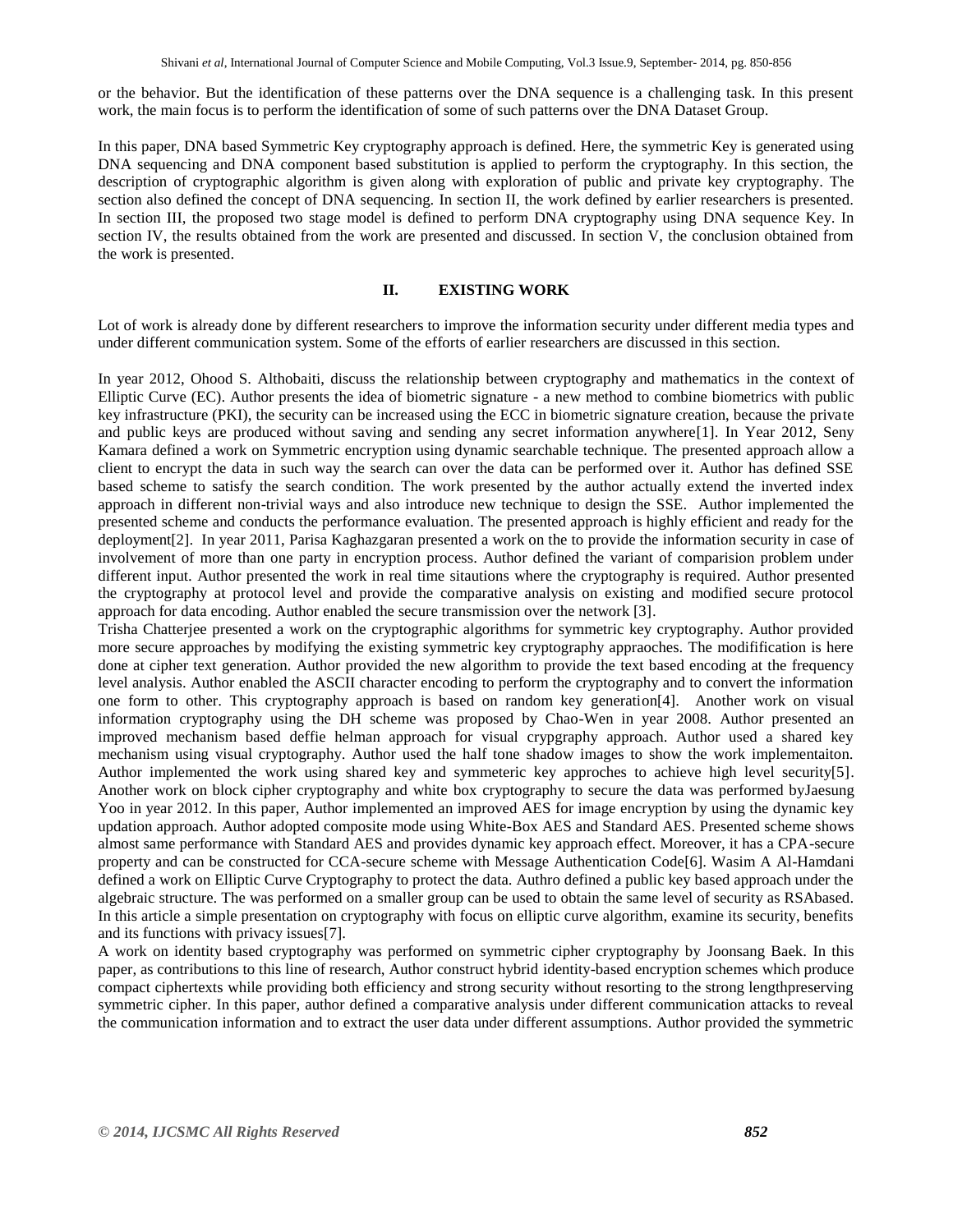key encryption under improved form[8]. Another work on Symmetric encryption with key exchange scheme to achieve the computational soundness. In this paper, Author presnted an improved mechanism for key sharing oer the network. Author defined a new improved protocol to enable the public key cryptography and to provide the secure key sharing over the network [9]. A work on Homomorphic encryption scheme was proposed by Craig Gentry. Author propose a fully homomorphic encryption scheme – i.e., a scheme that allows one to evaluate circuits over encrypted data without being able to decrypt. Presented solution comes in three steps. Author improved the existing public key cryptgraphy approach by included the ideal lattices. Author defined time bound mechanism to improve the integrity under time frame based key sharing. Author also used a hierarchical approach to enable the secure information encryption and sharing without specifying the conditional data transmission over the network. Author secure the private information communication under secure means. The presented key assignment scheme also improve the security in terms of cryptography approach [10]. Ueli Maurer performed a work on authentication based scheme using symmetric encryption. Author highlight two reasons for investigating nevertheless AtE as a general paradigm: First, this calls for a definition of confidentiality; what separates a confidential from a secure channel is its (potential) malleability. Author propose the first systematic analysis of malleability for symmetric encryption, which, in particular, allows us to state a generic condition on encryption schemes to be sufficient for AtE[11].

#### **III. PROPOSED MODEL**

In this presented work a two stage, DNA cryptography approach is presented to text encryption. In this work, the DNA concept will be used for the key generation as well to encode the text. At the earlier stage, the dynamic DNA pattern will be identified over the sequence to generate the key to perform the encoding. Later on, the DNA code dictionary will be defined to perform the cryptography. The model of the presented work is given here under



Figure 2: Flow of Work

#### **A) DNA Sequencing**

The frequent pattern mining of the DNA sequence is an important mean to study the structure and function of the DNA sequence. In this paper, base on the characteristics of the DNA sequence, to propose the algorithm of JMPS(joined maximal pattern segment ), which use of the maximal frequent pattern segments base on adjacent to the maximal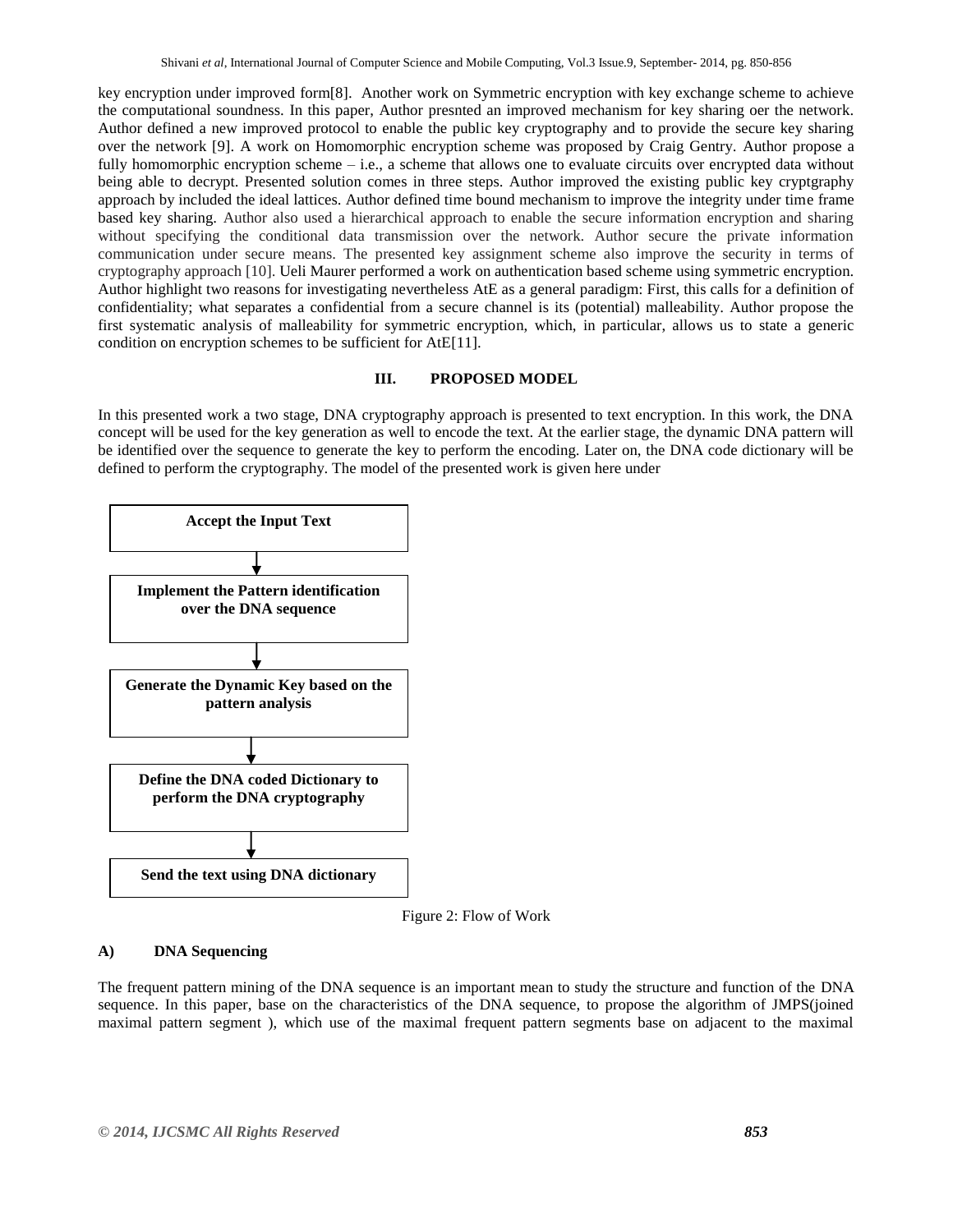frequent pattern mining, to improve the efficiency and availability of the DNA sequence data mining. DNA sequences use an alphabet {A, C, G, T} representing the four nitrogenous bases Adenine, Cytosine, Guanine and Thymine . The Homo Sapiens (human) DNA sequence AX829174 starts with TTCCTCCGCGA and contains 10,011 characters.The subsequence mining problem is of particular importance in computational biology, where the challenge is to detect short sequences, usually of length 6- 15, that occur frequently in a given set of DNA or protein sequences.

Complete work of DNA tandom repeat sequence pattern identification work is divided in number of sub stages. These stages are presented in the form of seprate algorithm. These algorithms includes the

- (i) Generation of Frequency Matrix of DNA sequence alphabet
- (ii) Search of a DNA pattern over the sequence (Single Alphabet, 2 Alphabet, Multiple Alphabet Sequence)
- (iii) Generation of Tandom Repeat Sequence
- (iv) Sequence mining of Tandom Repeat Pattern over the DNA Sequence.

#### **IV. RESULTS**

The presented work is implemented in java environment. The work is applied on real time SMS system. The DNA sequence is extracted from different keys obtained generated randomly. The analysis of work is defined under different efficiency parameter. The analysis parameters are shown in Table 1

| Parameter           | Values                       |  |  |  |
|---------------------|------------------------------|--|--|--|
| <b>DNA</b><br>Input | CTATAATCCCAGCTTGTTGGG        |  |  |  |
| Sequence            | AGGCCAAGGCAGGAGGATCA         |  |  |  |
|                     | CTTGAAGCCCAGGAGTTTGAG        |  |  |  |
|                     | <b>ACGAGCCTAAGCAACATAGCA</b> |  |  |  |
|                     | <b>AGACCCTATCTCTACAATTAT</b> |  |  |  |
|                     | AAATATAGTATTTGTTAATATT       |  |  |  |
|                     | TGGCCAGGCGTGGTAGTACAT        |  |  |  |
|                     | GCCTGTAGGCCCAGCTACTTG        |  |  |  |
|                     | GGGAGAGGAGGCAGGAGGAT         |  |  |  |
|                     | CACTTGAGGGCCGAAGTTCTG        |  |  |  |
|                     | G                            |  |  |  |
| <b>DNA</b>          | 211                          |  |  |  |
| Sequence            |                              |  |  |  |
| Length              |                              |  |  |  |
| <b>Input Text</b>   | Hello! How Are You           |  |  |  |
| Input<br>Text       | 19                           |  |  |  |
| Length              |                              |  |  |  |

Table 1 : Analysis Parameter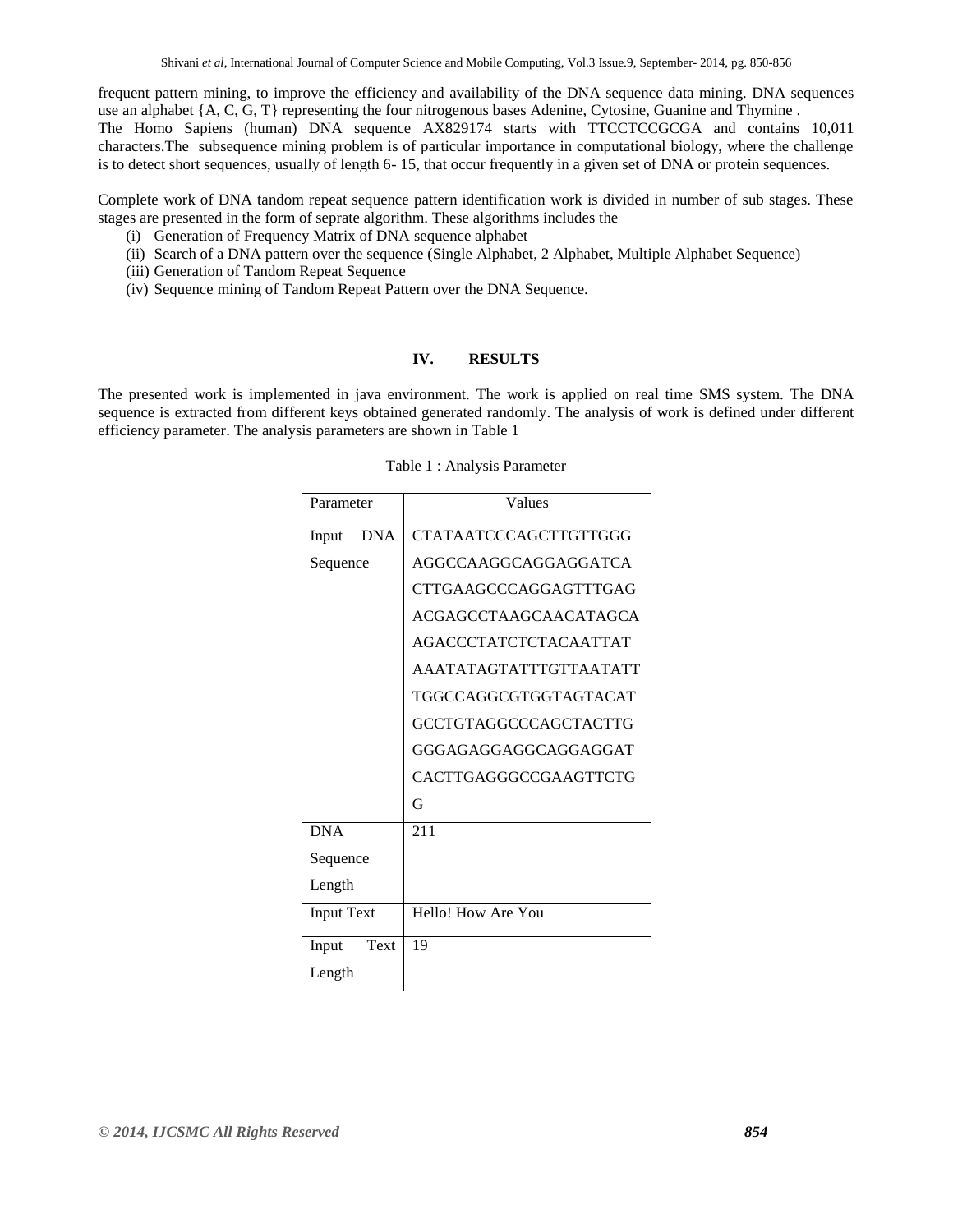The analysis of work is here defined in terms of time taken by the work for different cryptography operations on different input text of different length.

| <b>DNA</b> | Input  | Key                | Encryption       | Decryption       |
|------------|--------|--------------------|------------------|------------------|
| Sequence   | Length | Generation         | Time             | Time             |
| Length     |        | Time               |                  |                  |
| 100        | 20     | $2063$ ms          | $.1 \text{ ms}$  | $.1 \text{ ms}$  |
| 200        | 20     | 5369 ms            | $.2 \text{ ms}$  | $.2 \text{ ms}$  |
| 300        | 20     | 7256 ms            | $.2 \text{ ms}$  | $.2 \text{ ms}$  |
| 400        | 20     | $10234 \text{ ms}$ | $\frac{3}{3}$ ms | $\mathcal{A}$ ms |
| 500        | 20     | 15536 ms           | .4 ms            | .4 ms            |

The results are here analyzed respective to different length DNA keys. The results are shown in the form of graph



Figure 3 : Analysis Result

### **V. CONCLUSION**

In this paper, a DNA based symmetric key cryptography approach is presented. For SMS encryption The work is applied on SMS encryption and analysis is performed under efficiency parameter. The results shows the effective message transmission over the network.

#### **References**

- [1] Ohood S. Althobaiti, An Enhanced Elliptic Curve Cryptography for Biometric, [7th International Conference](http://ieeexplore.ieee.org/xpl/mostRecentIssue.jsp?punumber=6495744)  [on](http://ieeexplore.ieee.org/xpl/mostRecentIssue.jsp?punumber=6495744) [Computing and Convergence Technology \(ICCCT\),](http://ieeexplore.ieee.org/xpl/mostRecentIssue.jsp?punumber=6495744) pp 1048–1055, 2012
- [2] Seny Kamara, Dynamic Searchable Symmetric Encryption, CCS'12, October 16–18, 2012, Raleigh, North Carolina, USA. ACM 978-1-4503-1651-4/12/10 (pp 965-976)
- [3] Parisa Kaghazgaran, Secure Two Party Comparison over Encrypted Data, World Congress on Information and Communication Technologies, pp 1127-1130, 2011
- [4] Trisha Chatterjee, Symmetric key Cryptosystem using combined Cryptographic algorithms Generalized modified Vernam Cipher method, MSA method and NJJSAA method: TTJSA algorithm, Information and [Communication Technologies \(WICT\),](http://ieeexplore.ieee.org/xpl/mostRecentIssue.jsp?punumber=6132196) pp 1179, 2011